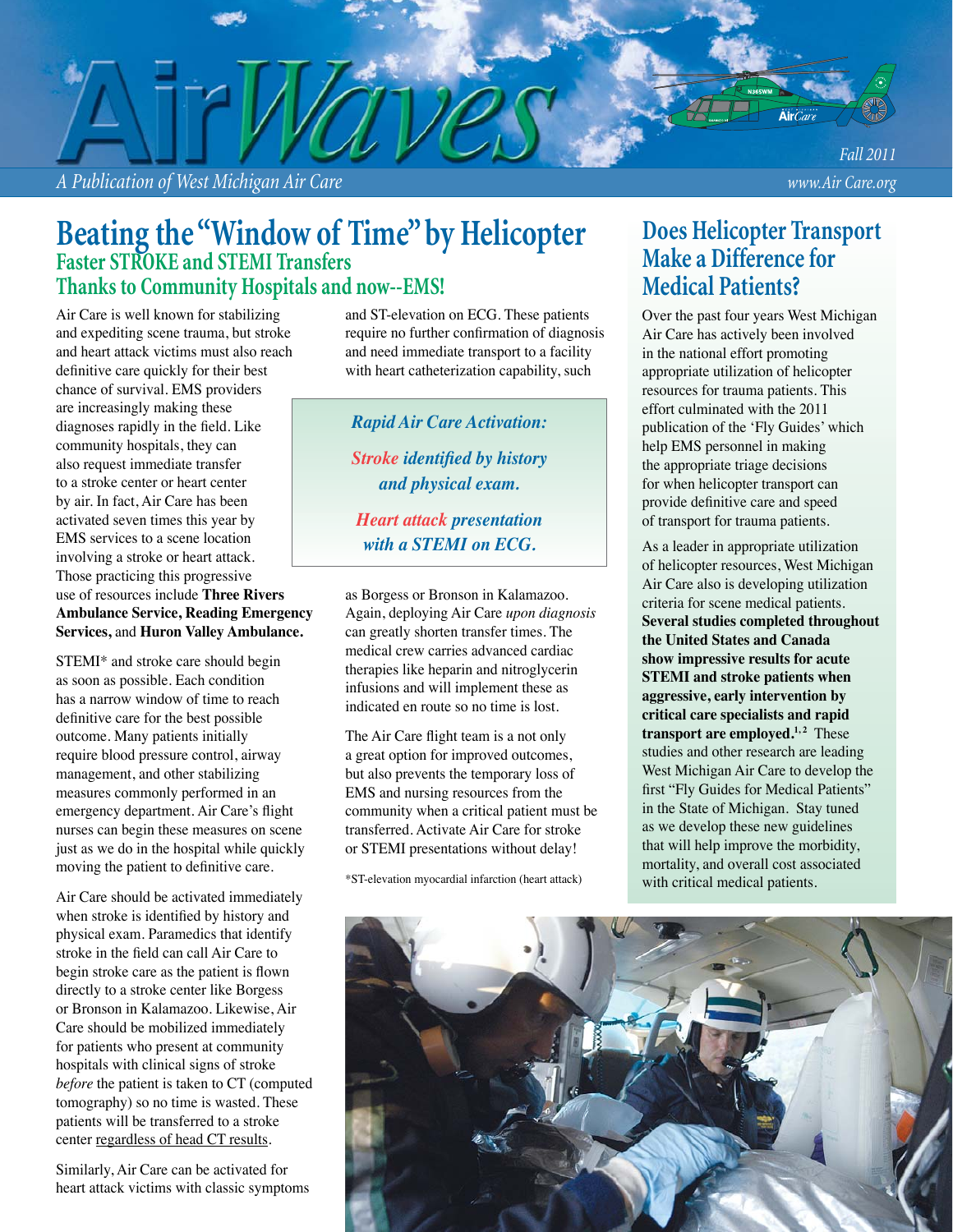## **Critical Care Transport at the Highest Level**

When you call Air Care for assistance, you're requesting critical care transport at the highest level in our region. As an extension of Borgess and Bronson Hospitals the Air Care medical crew sets a high standard not only for experience and qualifications, but also for continuing education. Two experienced nurses that are also certified paramedics are our standard medical crew, and difficult airways are our specialty. The team performs RSI intubation only after careful evaluation of the patient's airway needs.

"No one at any level has a better, more consistent airway training program than West Michigan Air Care," said Dr. Glenn Ekblad. The Medical Director of 18 years at WMAC monitors medical crew performance through intensive review of patient transport documentation. Dr. Ekblad's enthusiasm is reflected in the agency's rigorous education schedule:

- » Weekly airway training
- » Twice monthly education and case review meetings
- » Intensive chart review process
- » Surgical labs for chest tube insertion and surgical cricothyrotomy
- » Standard evaluations and simulation labs for scenario testing



"Physicians at community hospitals may not realize they are liable for their patient's care during transport," said Dr. Ekblad, who also is an ED physician at Borgess. "The literature and our own region has seen poor outcomes when a single individual with infrequent experience in critical care is tasked with transporting a complicated patient."

The medical crew's experience is a welcome addition to the consulting process. DeWayne Miller, Flight Nurse for WMAC says the medical crew gives regional care

providers a friendly team to collaborate with on critical patient decisions.

"We're just extra help," said DeWayne, who has saved many busy ERs a lot of time over the years by assuming care of a complicated patient with airway needs.

The Air Care medical crew works with thousands of health care providers in Southwest Michigan each year to help improve patient outcomes. When you need a rapid response consult for a critical patient transfer, activate Air Care.

# **Photo Submission**

*Thanks to Travis Rader, Paramedic at Medic One Ambulance for capturing this wintry moment at Lakeland Community Hospital Watervliet.* 



*Have a great Air Care shot? Send it to photo@aircare.org. If we use it in print we'll send you a hat and t-shirt.*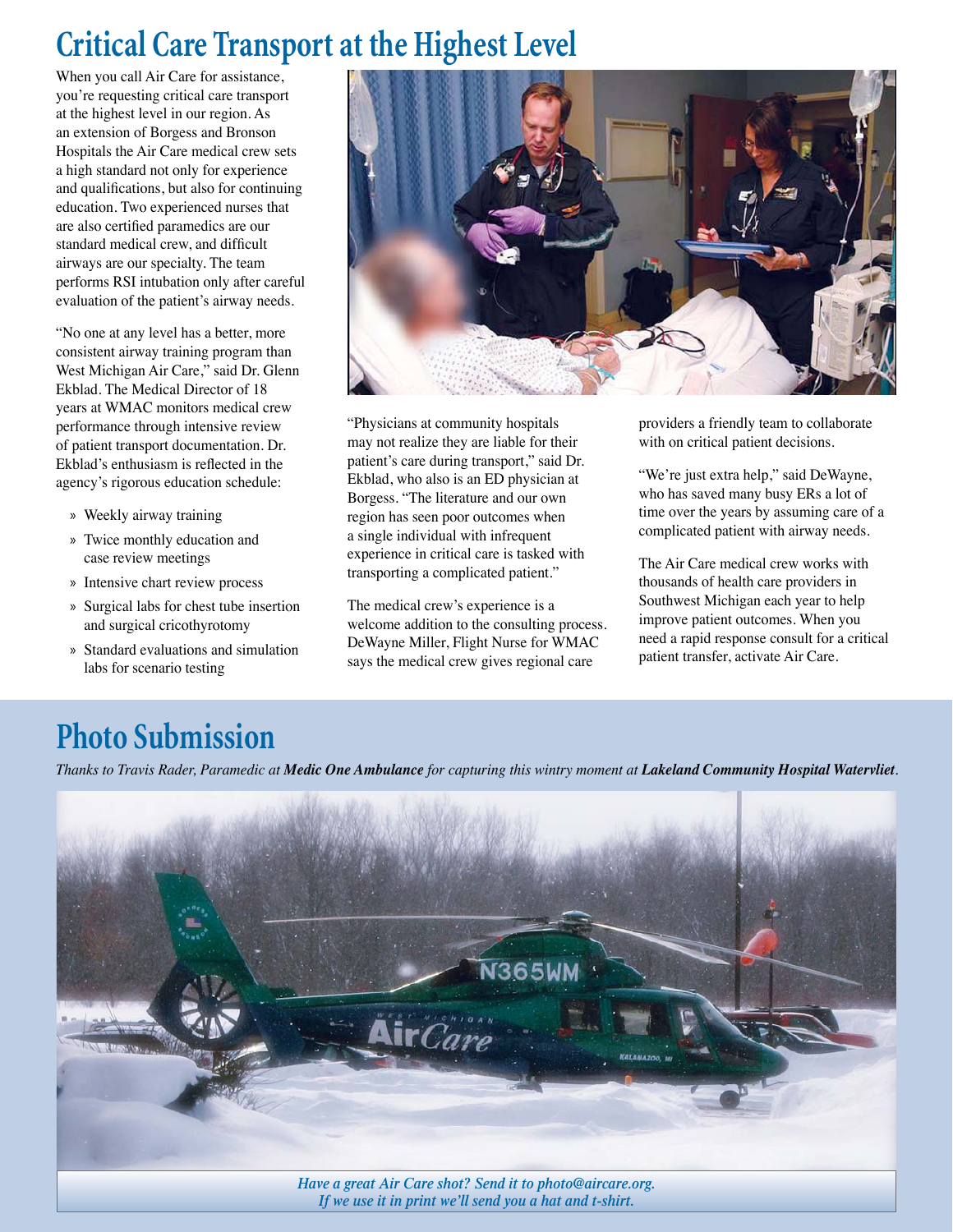

# **CISM –** *Taking Care of Emergency Personnel*

Sometimes a traumatic call can haunt us and begin interfering with life. The cumulative stress of witnessing trauma and death can ultimately lead some to walk away from rescue work.

"I've seen too many leave the field because of this," said Mike Norris, Team Coordinator for Southwest Michigan Critical Incident Stress Management.

The loss of well-trained, compassionate professionals is not only a loss to the public it's very costly for organizations. Critical Incident Stress Management (CISM) is a systematic debriefing process that can help mitigate traumatic stress. This has proven to be a healthy coping strategy, preventing health care and rescue workers from facing psychic trauma alone.

Large institutions like hospitals have longrecognized the value of CISM, frequently maintaining their own debriefing teams in-house. Fortunately, CISM in Michigan can be requested by anyone at any level. A CISM team leads providers through a series of questions in a group format so they can process the emotions associated with a traumatic incident. Further one-toone counseling may also be offered. When

a CISM team is called, all individuals involved in a critical incident should be invited to participate. Personnel like medical examiners and dispatchers, for example, are frequently overlooked but can be deeply affected by critical events.

The statewide number to request CISM services is 1-800-969-0025. Life Care Ambulance of Battle Creek funnels requests to Michigan Crisis Response Association (MCRA). MCRA leads critical incident stress management efforts throughout Michigan and more information can be found at www. mcrainc.net. For long-term, cumulative traumatic stress, individual counseling is recommended to promote healthy coping and functioning. Your employer may provide this benefit, or you can find a local counselor at www.mhweb.org.

*Our thanks to Mike Norris, Portage Firefi ghter, Southwest Michigan Critical Incident Stress Mgt. Team Coordinator, and Michigan Crisis Response Association Board Member.*



### **Announcements**

**Air Care Finds Missing Man.** Go to www.aircare.org for a link to this story.

**Helipad Openings!** Plans are in place to open a helipad at Bronson Battle Creek. In addition, the existing helipad at Bronson Vicksburg Urgent Care has been inspected and is now available. Helipad installation is a cost-effective way to extend the resources of community hospitals and EMS systems.

#### **Physician Educational Opportunity!**

Review of Emergency Medicine topics Thursdays at West Michigan Air Care in Kalamazoo from 6:30-8:30 p.m. This review follows the emergency medicine residency core topics and changes monthly. For more information contact Dr. Glenn Ekblad at (269)568-0409 or email at glennekblad@yahoo.com.

#### **The Air Care Fitness Challenge!**

We hope you were as inspired as we were by Master Trainer Troy Huggett's "911 Fitness" presentation at our 2011 Fall Conference. Now watch as your favorite flight team lays off the donuts and shapes up. Follow our progress at www.aircare.org

#### **Fly Guides are always available.**

These quick references help you decide if your patient needs to be flown. You can print a quick copy off our website by going to the "When to Request" tab. For a laminated copy, call 1-800-922-1234 and ask for Melanie.

### **Congratulations**

CAMTS is often referred to as the "Joint Commission" of helicopter EMS agencies. Air Care's Director of Clinical Operations, **Jan Eichel,** is a site surveyor for the Commission of Air Medical Transport Services (CAMTS). Recently CAMTS honored Jan with the prestigious Peggy Calhoun Memorial Award for her leadership:

"Jan coordinated a very complicated survey that involved 5 site surveyors, many bases and over several weeks of time. Jan has been a consistent leader and mentor to less experienced surveyors and always has a positive spirit."

Flight Nurse **DeWayne Miller** has been contributing regularly to EMS One. Look for his articles at www.EMS1.com.

Flight Nurse **Dawn Johnston** received her Bachelor of Science in Nursing from Western Michigan University in August 2011.

A&P Mechanic **Timothy Lechota** was recently awarded the position of Safety Manager at Air Care.

Air Care Medical Director **Glenn S. Ekblad, D.O.,** received the "2011 Outstanding Teaching Award by Emergency Medicine Faculty" from Michigan State University – Kalamazoo Center for Medical Studies.